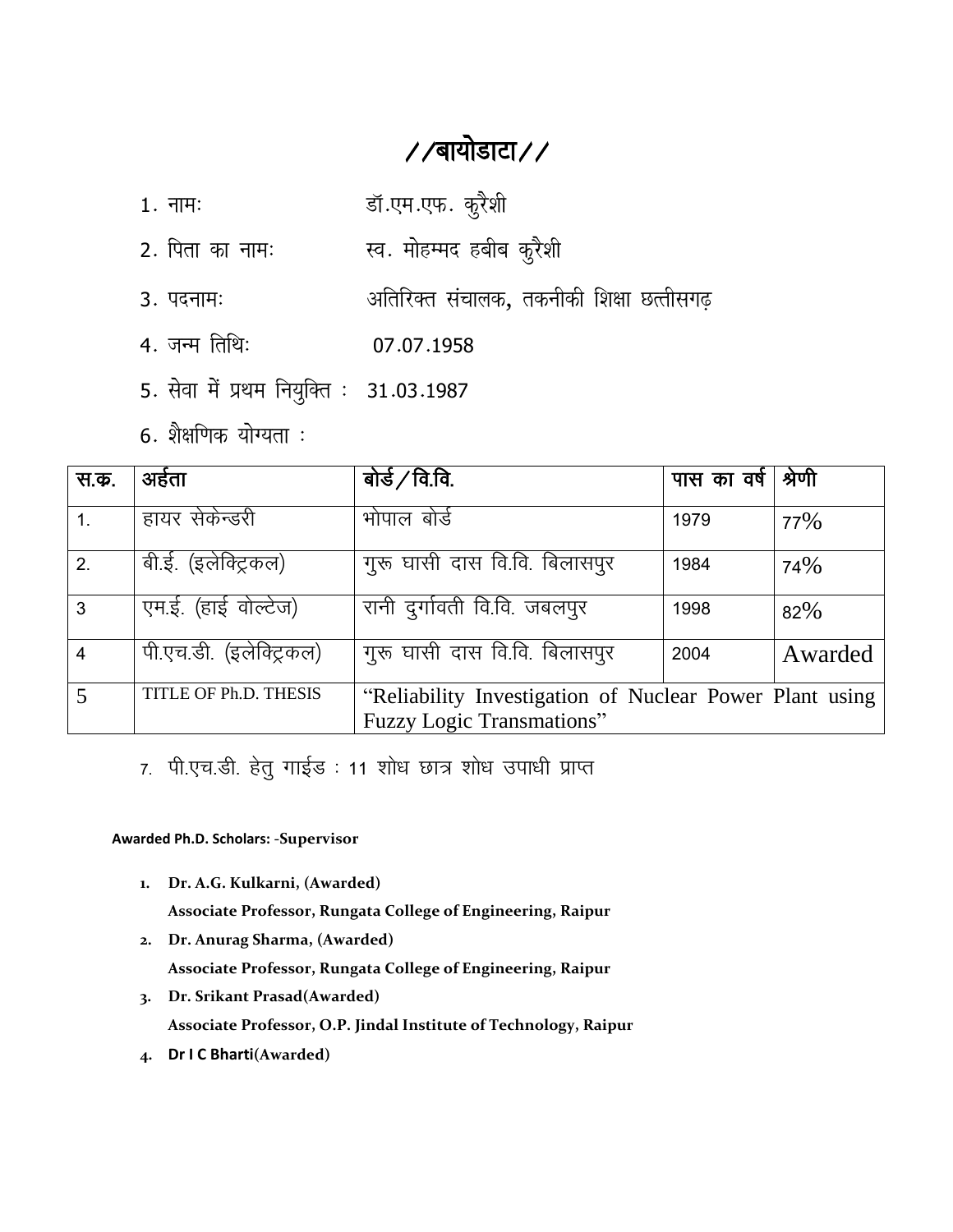**Principal, Govt. Polytechnic, Ambikapur-Surguja**

- **5. Dr N P Devangan(Awarded) Assistant Professor,Surguja University Engineering College Lakhanpur ,Surguja**
- **6. Dr Manoj Jha,Principal,KTC College Janjgir-Champa**

#### **Co-Supervisor**

- **1. Dr. Anita Singh,** Dept of Mathematics. **(Awarded) Associate Professor, Rungata College of Engineering, Raipur**
- **2. Dr. Pratibha Srivastav,** Dept of Mathematics. **(Awarded) Associate Professor, Rungata College of Engineering, Raipur**
- **7. Dr. Pravin Borkar, (Awarded) Associate Professor, Rungata College of Engineering, Raipur**
- 8. **Dr. Neelam Sahu,** Deptt of Computer Sc and Engg, Dr CV Raman University Kota-Bilaspur **(Awarded)**
- **9. Mr. Virendra Nayak (Awarded)** Dept. of mechanical Engg. Rungta engg. College Raipur (C.G.)
- 1) **Mr.** Adarsh kumar- Deptt of Electrical Engg, Dr CV Raman University Kota-Bilaspur (Thesis Submitted)
- 2) **Mr.** Abhinav Shukla- Deptt of Computer Sc and Engg, Dr CV Raman University Kota-Bilaspur (On going)
- 3) **Mr. R S Tomar-**Deptt of Physics, Director,Kirodimal Institute of Technology,Raigarh (On going)

### 8 पुरस्कार

- 1. बेस्ट पॉलीटेक्निक टीचर अवार्ड 1999 (ISTE Award )
- 2. यू.पी. शासन नेशलन अवार्ड (पुस्तक लेखन में) 1999 (ISTE Award )
- 3- Central Board of Electricity, New Delhi-Book writing Award-2004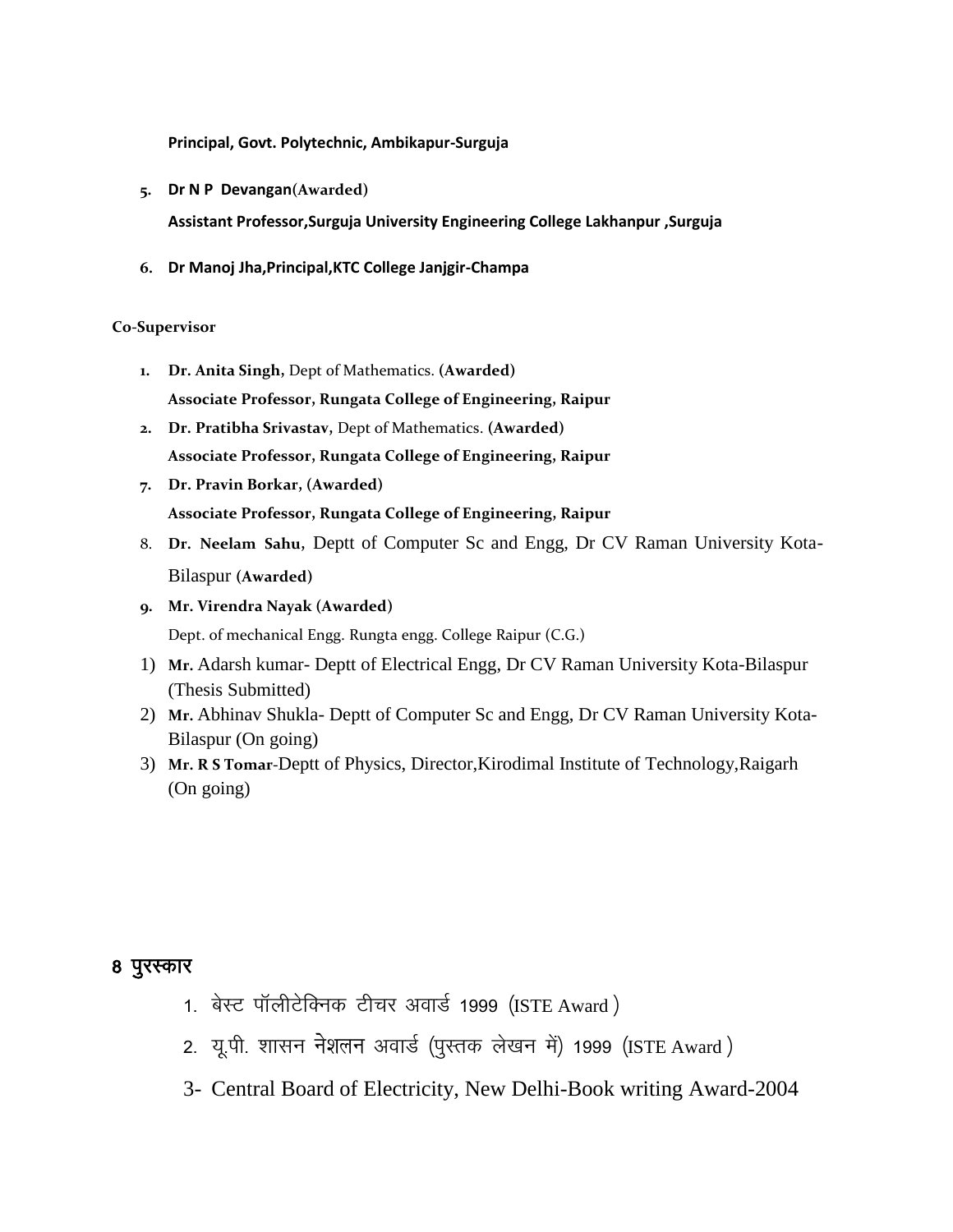- 4. AICTE बुक राइटिंग अवार्ड 2002
- 5. AICTE बुक राइटिंग अवार्ड 2014
- 8. शोध पत्रः लगभग 84 शोध पत्र Internalnational Journal/Conferences में प्रकाशित
- 9. पुस्तक प्रकाशन : 12 पुस्तके हिन्दी में डिप्लोमा इलेक्ट्रिकल इंजीनियरिंग के लिए प्रकाशित है।(Deepak prakashan Gwalior and Hindi granth Academy Bhopal)
- 10. प्रथम पदोन्नति : विभागाध्यक्ष (विधृत) : 16 जून 2007

द्वितीय पदोन्नति : प्राचार्य (पॉलीटेक्निक) : 27 जुन 2014

12. पूर्व में कार्यरत संस्थाएँ

| स.क.             | । संस्था का नाम                                       | कब से कब तक                      |
|------------------|-------------------------------------------------------|----------------------------------|
| $\mathbf{1}$ .   | शासकीय पॉलीटेक्निक अम्बिकापुर–व्याख्याता              | 31.03.1987 से 03 अक्टूबर 1990    |
| 2.               | शासकीय पॉलीटेक्निक रायगढ़–व्याख्याता                  | 04.10.1990 से 15 जून 2007        |
| 3.               | शासकीय पॉलीटेक्निक, दुर्ग-विभागाध्यक्ष                | 16 जून 2007 से 23 सितम्बर 2007   |
| $\overline{4}$ . | शासकीय पॉलीटेक्निक, जॉजगीर–चॉपा–प्रभारी प्राचार्य,    | 24 सितम्बर 2007 से 29 जुलाई 2012 |
| 5 <sub>1</sub>   | शासकीय पॉलीटेक्निक, धमतरी,–विभागाध्यक्ष,              | 30 जुलाई 2012 से 26 जून 2014     |
| 6.               | शासकीय पॉलीटेक्निक नारायणपुर, प्राचार्य               | 27 जून 2014 से 14 January 2016   |
| 7.               | शासकीय पॉलीटेक्निक कॉकेर प्राचार्य का अतिरिक्त प्रभार | 27 जून 2014 से 14 January 2016   |
| 8                | अतिरिक्त संचालक, तकनीकी शिक्षा छत्तीसगढ़              | 15 January 2016 वर्तमान तक       |

11. CSVTU मिलाई में डिप्लोमा इलेक्ट्रिकल के Board of Studies का चेयरमेन है ।

12. प्रोफेसनल बॉडी का सदस्य MIE, Institution of Engineers, Kolkata

13- 16 weeks Industrial Training under World Bank project organized by NITTTR Bhopal. 14- Induction Training Program for early faculties 4 weeks

## List of Publications

- 1. [Qureshi Mohd. Farukh,](http://www.amse-modeling.com/ind2.php?cont=03per&menu=/menu3.php&pag=/datosautor.php&vis=1&mail2=mfq_pro@rediffmail.com&id_usu2=3926) [Bharti I.,](http://www.amse-modeling.com/ind2.php?cont=03per&menu=/menu3.php&pag=/datosautor.php&vis=1&mail2=amse3939@amse-modeling.org&id_usu2=4034) [Om Prakash C.](http://www.amse-modeling.com/ind2.php?cont=03per&menu=/menu3.php&pag=/datosautor.php&vis=1&mail2=amse3940@amse-modeling.org&id_usu2=4035) "Advance application of fuzzy neuro modelling and simulation methods using nefcon model for throttle valve governing in turbine in power plant." AMSE Journal, Advances in Modelling C Automatic Control (theory and applications), Vol. 63, Issue 1, pp. 1-16, 2008.
- 2. [Qureshi Mohd. Farukh,](http://www.amse-modeling.com/ind2.php?cont=03per&menu=/menu3.php&pag=/datosautor.php&vis=1&mail2=mfq_pro@rediffmail.com&id_usu2=3926) Sao G., Berde S., Thakur V., "Application of interval type-2 fuzzy logic method for real-time power system stabilization." AMSE Journal, Advances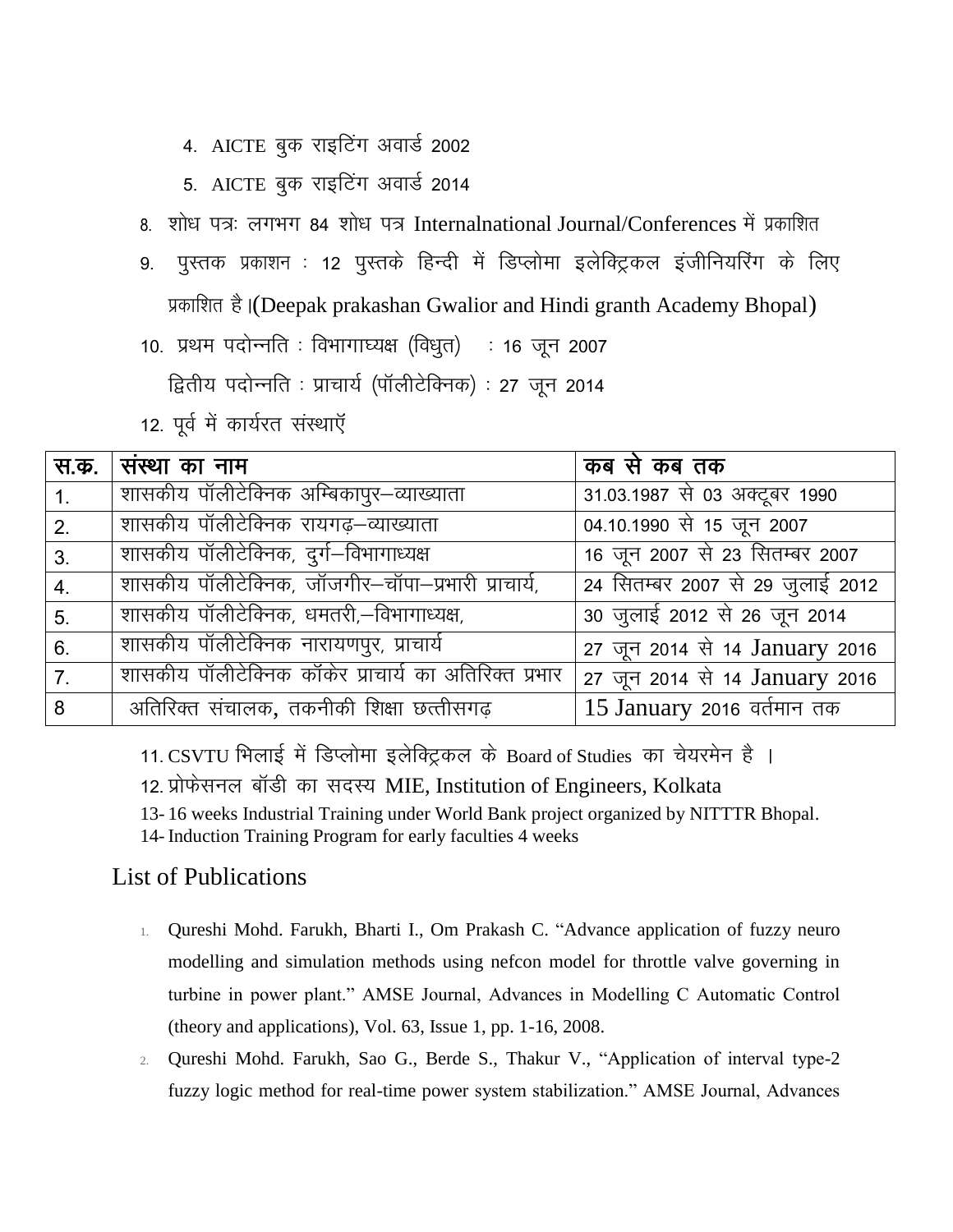in Modelling C Automatic Control (theory and applications), Vol. 64, Issue 1, pp. 27- 46, 2009.

- 3. [Qureshi Mohd. Farukh,](http://www.amse-modeling.com/ind2.php?cont=03per&menu=/menu3.php&pag=/datosautor.php&vis=1&mail2=mfq_pro@rediffmail.com&id_usu2=3926) Dewangan N. P., Ramtekkar G. D., Kamlesh S. R., "Fuzzy modelling of seismic wave propagation in semi-infinite body referring rayleigh waves and development of fuzzy rule base." AMSE Journal, Modelling, Measurement and Control A General Physics and Electrical Applications, Vol. 82, Issue 3, pp. 1-20, 2009.
- 4. [Qureshi Mohd. Farukh,](http://www.amse-modeling.com/ind2.php?cont=03per&menu=/menu3.php&pag=/datosautor.php&vis=1&mail2=mfq_pro@rediffmail.com&id_usu2=3926) Hota H. S., Singh R.P., "Application of linguistic weighted average for reliability analysis of interconnected hybrid electric power system." AMSE Journal, Modelling, Measurement and Control A General Physics and Electrical Applications, Vol. 82, Issue 3, pp.48-68, 2009.
- 5. [Qureshi Mohd. Farukh,](http://www.amse-modeling.com/ind2.php?cont=03per&menu=/menu3.php&pag=/datosautor.php&vis=1&mail2=mfq_pro@rediffmail.com&id_usu2=3926) Singh R. P., Saxena A. K., "Validation of the self-organizing map tuned adaptive neuro-fuzzy inference system (SONFIS) for visualization and rectification of power system problems." AMSE Journal, Modelling, Measurement and Control A General Physics and Electrical Applications, Vol. 82, Issue 4,pp.79-98, 2009.
- 6. [Qureshi Mohd. Farukh,](http://www.amse-modeling.com/ind2.php?cont=03per&menu=/menu3.php&pag=/datosautor.php&vis=1&mail2=mfq_pro@rediffmail.com&id_usu2=3926) Chhalotra G. P., Chauhan R., Tiwari S. K., Mishra M. K., "A study of fuzzy logic dead beat controller." AMSE Journal, Advances in Modelling C Automatic Control (theory and applications), Vol. 57, Issue 3, pp.1-14, 2002.
- 7. [Qureshi Mohd. Farukh,](http://www.amse-modeling.com/ind2.php?cont=03per&menu=/menu3.php&pag=/datosautor.php&vis=1&mail2=mfq_pro@rediffmail.com&id_usu2=3926) Chhalotra G. P., Mahajan R. S., " A study of reliability attributes of neural controlling networks using fuzzy logic error detection during training." AMSE Journal, Advances in Modelling B Signal Processing and Pattern Recognition, Vol. 46, Issue 4, pp. 19-40, 2003.
- 8. [Qureshi Mohd. Farukh,](http://www.amse-modeling.com/ind2.php?cont=03per&menu=/menu3.php&pag=/datosautor.php&vis=1&mail2=mfq_pro@rediffmail.com&id_usu2=3926) Chhalotra G. P., Mahajan R. S., Mishra M. K., "A study of power plant reliability using fuzzy logic transformation" AMSE Journal, Advances in Modelling D Computer Science and Statistics, Vol. 8, Issue 2, pp. 29-50, 2003.
- 9. [Qureshi Mohd. Farukh,](http://www.amse-modeling.com/ind2.php?cont=03per&menu=/menu3.php&pag=/datosautor.php&vis=1&mail2=mfq_pro@rediffmail.com&id_usu2=3926) Chhalotra G. P., Gabel J. K., Khandey C. S., Parihar R. S., "Reliability investigation of power system considering RLC parameters in fuzzy logic space." AMSE Journal, Modelling, Measurement and Control A General Physics and Electrical Applications, Vol. 77, Issue 5, pp.1-16, 2004.
- 10. [Qureshi Mohd. Farukh,](http://www.amse-modeling.com/ind2.php?cont=03per&menu=/menu3.php&pag=/datosautor.php&vis=1&mail2=mfq_pro@rediffmail.com&id_usu2=3926) Saxena Amit, Hota H. S., "Chalottra Neena, Fuzzy relaying of small station/substation using local area network (LAN)" AMSE Journal, Modelling,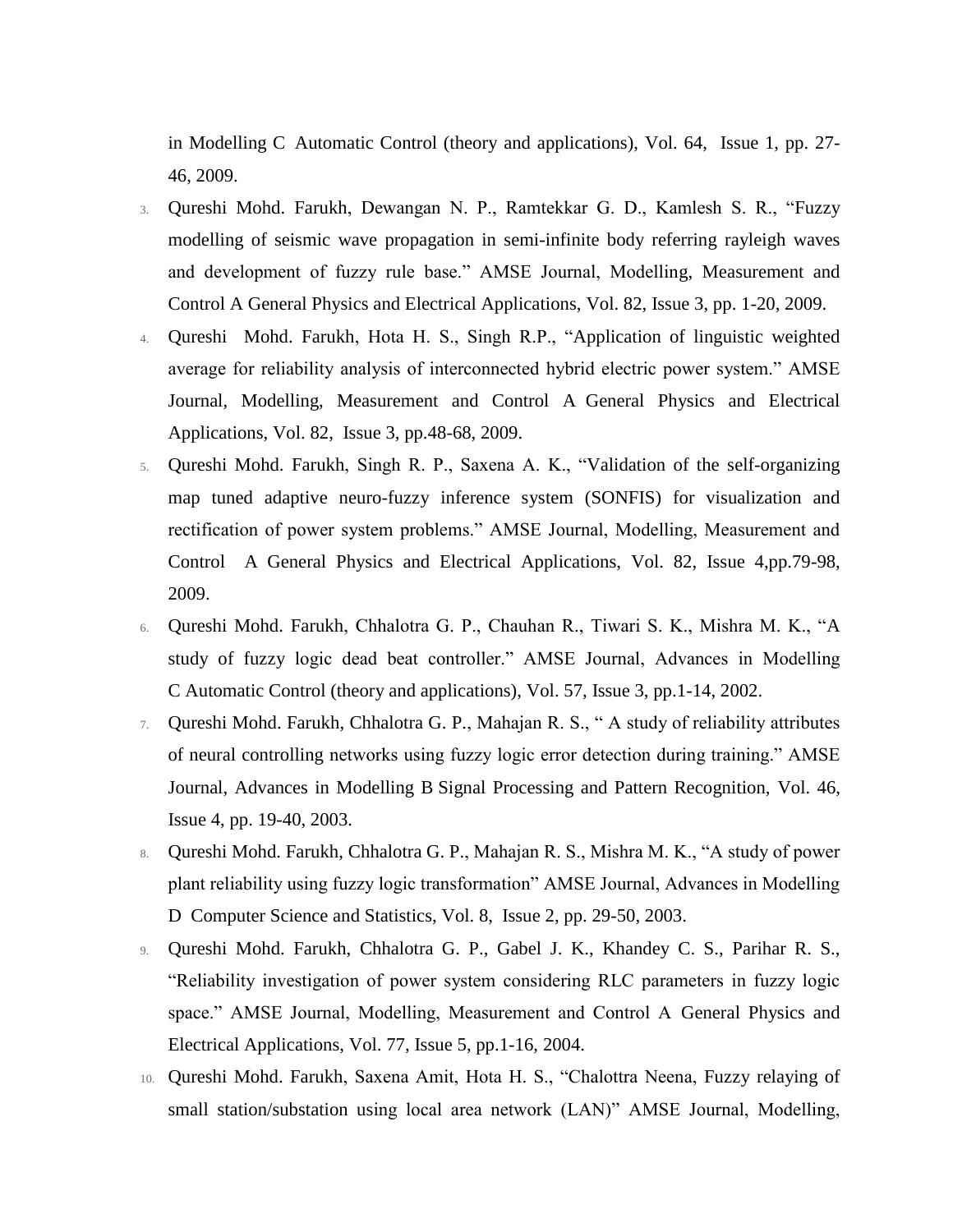Measurement and Control A General Physics and Electrical Applications ,Vol. 77, Issue 5, pp. 61-72, 2004.

- 11. [Qureshi Mohd. Farukh,](http://www.amse-modeling.com/ind2.php?cont=03per&menu=/menu3.php&pag=/datosautor.php&vis=1&mail2=mfq_pro@rediffmail.com&id_usu2=3926) Saxena Amit, Hota H. S., Chalottra Neena, "Design of fuzzy comparator based differential relay for power equipment protection and its neural defuzzification." AMSE Journal, Modelling, Measurement and Control A General Physics and Electrical Applications, Vol. 77, Issue 6, pp. 23-42, 2004.
- 12. [Qureshi Mohd. Farukh,](http://www.amse-modeling.com/ind2.php?cont=03per&menu=/menu3.php&pag=/datosautor.php&vis=1&mail2=mfq_pro@rediffmail.com&id_usu2=3926) Bharti I. C., Gabel J. K., Chhalotra G. P., Mahajan R. S., "Reliability investigation of interconnected power plants using fuzzy relation matrix transform." AMSE Journal, Modelling, Measurement and Control A General Physics and Electrical Applications, Vol. 77, Issue 7, pp. 1-18, 2004.
- 13. [Qureshi Mohd. Farukh,](http://www.amse-modeling.com/ind2.php?cont=03per&menu=/menu3.php&pag=/datosautor.php&vis=1&mail2=mfq_pro@rediffmail.com&id_usu2=3926) Gabel J. K., Mahajan R. S., Khandey C. S., Parihar R. S., "Design of fuzzy logic sensor for control of failure rate of power system elements under transient condition and approximation by neural networks." AMSE Journal, Advances in Modelling B Signal Processing and Pattern Recognition, Vol. 47, Issue 4, pp.43-62, 2004.
- 14. [Qureshi Mohd. Farukh,](http://www.amse-modeling.com/ind2.php?cont=03per&menu=/menu3.php&pag=/datosautor.php&vis=1&mail2=mfq_pro@rediffmail.com&id_usu2=3926) Saxena Amit, Hota H. S., Chalottra Neena, "Approximating the rule based fuzzy consequent variable of inverse definite minimum time (IDMT) relay using artificial neural network." AMSE Journal, Advances in Modelling B Signal Processing and Pattern Recognition, Vol. 47, Issue 6, pp.1-16, 2004.
- 15. [Qureshi Mohd. Farukh,](http://www.amse-modeling.com/ind2.php?cont=03per&menu=/menu3.php&pag=/datosautor.php&vis=1&mail2=mfq_pro@rediffmail.com&id_usu2=3926) Chhalotra G. P., Gabel J. K., Khandey C. S., Parihar R. S., Mahajan R. S., "The fuzzy based analysis of dynamic response of RLC parameters in electrical power system-A reliability approach" AMSE Journal, Modelling, Measurement and Control A General Physics and Electrical Applications, Vol. 78, Issue 1, pp. 43-56, 2005.
- 16. [Qureshi Mohd. Farukh,](http://www.amse-modeling.com/ind2.php?cont=03per&menu=/menu3.php&pag=/datosautor.php&vis=1&mail2=mfq_pro@rediffmail.com&id_usu2=3926) Yadav R. K., Tandey M. K., "A comparative study of performances of artificial neural network and fuzzy system development for short term load forecasting" AMSE Journal, Advances in Modelling A General Mathematics, Vol. 42, Issue 4, pp.31-50, 2005.
- 17. [Qureshi Mohd. Farukh,](http://www.amse-modeling.com/ind2.php?cont=03per&menu=/menu3.php&pag=/datosautor.php&vis=1&mail2=mfq_pro@rediffmail.com&id_usu2=3926) Saxena Amit, Hota H. S., Chalottra Neena, "Design and simulation of fuzzy based system for reasoning the performance of inverse definite minimum time (IDMT) relay using neuro-genetic algorithm" AMSE Journal, Advances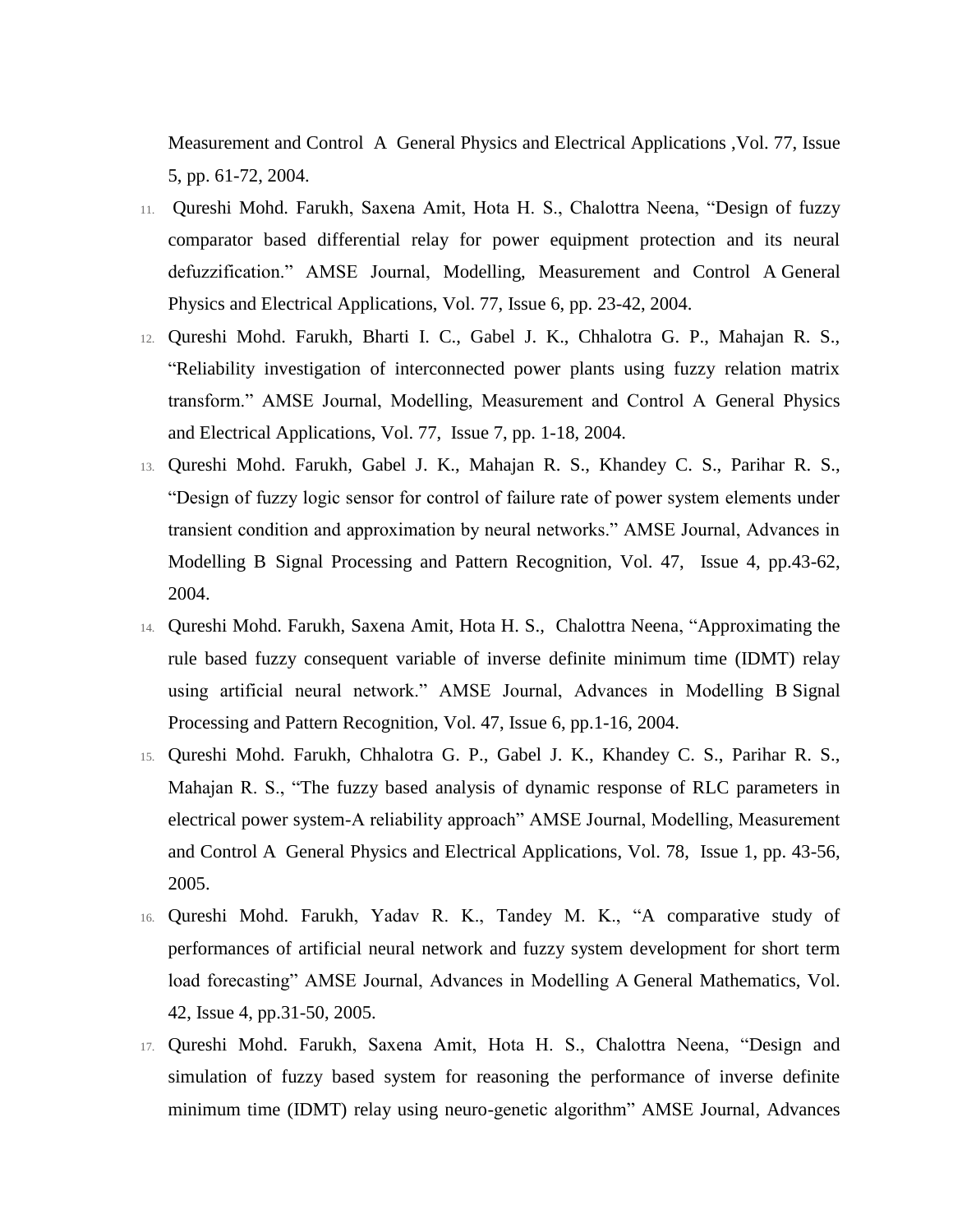in Modelling B Signal Processing and Pattern Recognition, Vol. 48, Issue 1, pp. 43-58, 2005.

- 18. [Qureshi Mohd. Farukh,](http://www.amse-modeling.com/ind2.php?cont=03per&menu=/menu3.php&pag=/datosautor.php&vis=1&mail2=mfq_pro@rediffmail.com&id_usu2=3926) Bharti I. C., Gabel J. K., Chhalotra G. P., Mahajan R. S., Parihar R. S., "Simulation and design of fuzzy logic controller for variable control rod position in nuclear reactor control" AMSE Journal, Advances in Modelling C Automatic Control (theory and applications), Vol. 60, Issue 2, pp. 1-16, 2005.
- 19. [Qureshi Mohd. Farukh,](http://www.amse-modeling.com/ind2.php?cont=03per&menu=/menu3.php&pag=/datosautor.php&vis=1&mail2=mfq_pro@rediffmail.com&id_usu2=3926) Bharti I. C., "Fuzzy based study and simulation of local heat transfer coefficient at circumference of horizontal tube in free board region of fluidized bed" AMSE Journal, Modelling, Measurement and Control B Mechanics and Thermics, Vol. 75, Issue 5, pp. 1-20, 2006.
- 20. [Qureshi Mohd. Farukh,](http://www.amse-modeling.com/ind2.php?cont=03per&menu=/menu3.php&pag=/datosautor.php&vis=1&mail2=mfq_pro@rediffmail.com&id_usu2=3926) Gabel J. K., Hota H. S., "Fuzzy reasoning based seismic shear design of reinforced concrete structural wall" AMSE Journal, Modelling, Measurement and Control B Mechanics and Thermics, Vol. 75, Issue 6, pp. 21-36, 2006.
- 21. [Qureshi Mohd. Farukh,](http://www.amse-modeling.com/ind2.php?cont=03per&menu=/menu3.php&pag=/datosautor.php&vis=1&mail2=mfq_pro@rediffmail.com&id_usu2=3926) Bajpai R. P., Jangade R. K., Kande P. L., "Knowledge discovery from library data warehouse using data mining techniques and wavelet transform" AMSE Journal, Modelling Measurement and Control D Production Vol. 27, Issue 3, pp.1-14, 2006.
- 22. [Qureshi M.F.](http://www.amse-modeling.com/ind2.php?cont=03per&menu=/menu3.php&pag=/datosautor.php&vis=1&mail2=mfq_pro@rediffmail.com&id_usu2=3926), Bajpai R.P., Saxsena A., Kande P.L., "Cluster analysis using fuzzy cmeans technique for data mining from library information system and its neural verification" AMSE Journal, Advances in Modelling D Computer Science and Statistics, Vol. 11, Issue 4, pp.1-18, 2006.
- 23. [Qureshi M.F.](http://www.amse-modeling.com/ind2.php?cont=03per&menu=/menu3.php&pag=/datosautor.php&vis=1&mail2=mfq_pro@rediffmail.com&id_usu2=3926), Bajpai R.P., Saxsena A., Kande P.L., "Design of fuzzy rule-based classifier for data mining from library data warehouse using EMO algorithm" AMSE Journal, Advances in Modelling D Computer Science and Statistics, Vol. 11, Issue 4, pp. 31-42,2006.
- 24. [Qureshi M. F.,](http://www.amse-modeling.com/ind2.php?cont=03per&menu=/menu3.php&pag=/datosautor.php&vis=1&mail2=mfq_pro@rediffmail.com&id_usu2=3926) Gabel J.K., Singh Varsha, Dewangan N.P., "Fuzzy based optimization and analysis of building performance under uncertainty" AMSE Journal, Advances in Modelling A General Mathematics, Vol. 44, Issue 1, pp.1-17, 2007.
- 25. [Qureshi M. F.,](http://www.amse-modeling.com/ind2.php?cont=03per&menu=/menu3.php&pag=/datosautor.php&vis=1&mail2=mfq_pro@rediffmail.com&id_usu2=3926) Gabel R.K., Kande C.S., Singh Varsha, "Fuzzy reasoning based performance evaluation of smart materials and it's use in seismic vibration control in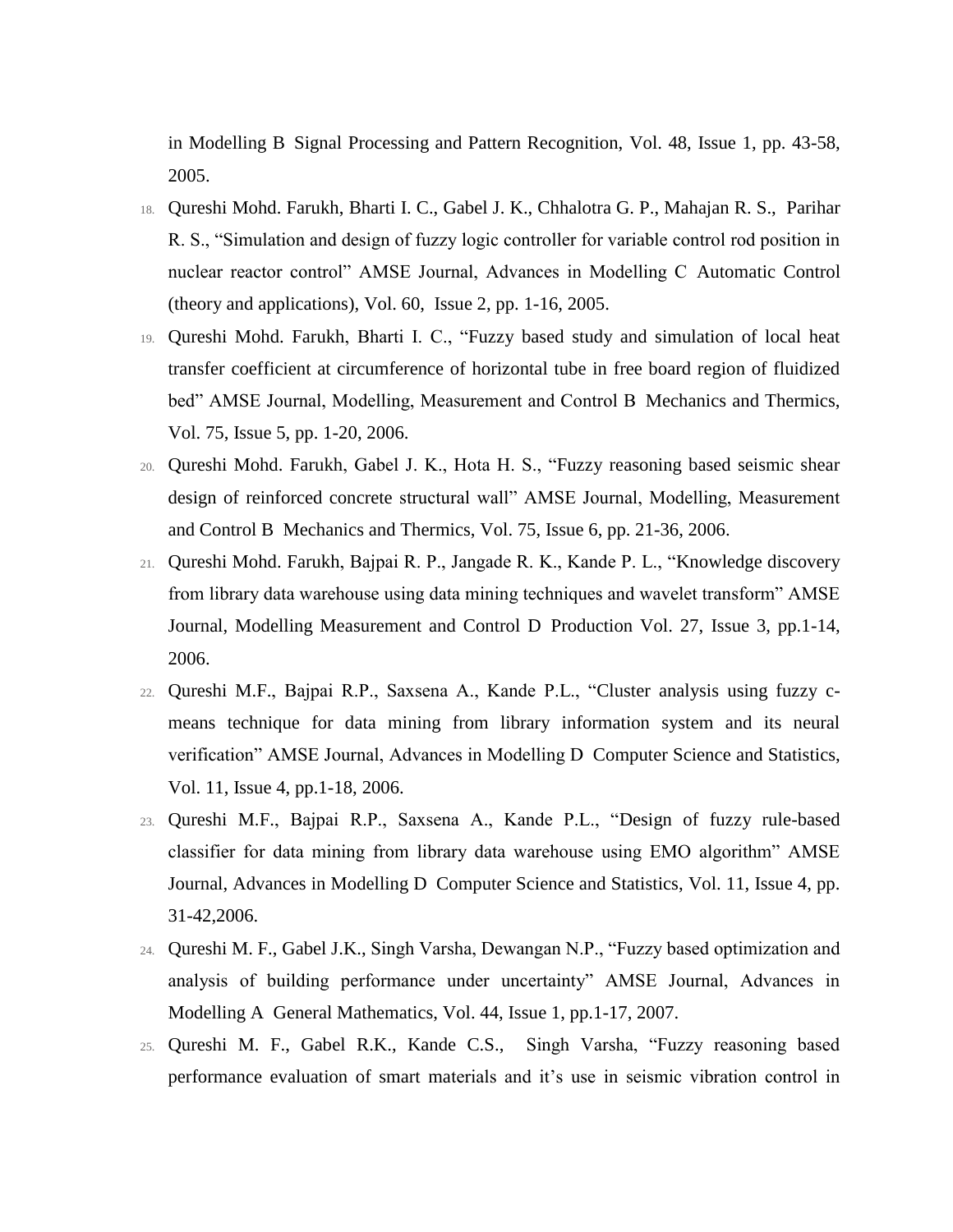buildings" AMSE Journal, Modelling, Measurement and Control B Mechanics and Thermics, Vol. 76, Issue 1, pp. 1-14, 2007.

- 26. [Qureshi Mohd. Farukh,](http://www.amse-modeling.com/ind2.php?cont=03per&menu=/menu3.php&pag=/datosautor.php&vis=1&mail2=mfq_pro@rediffmail.com&id_usu2=3926) Saxsena A., Kande P. L., Bajpai R. P., Khande P. L., "Data mining using fuzzy bayesian decision technique for extraction of value of information from library data warehouse" AMSE Journal, Advances in Modelling D Computer Science and Statistics, Vol. 12, Issue 1, pp.1-17, 2007.
- 27. [Qureshi Mohd. Farukh,](http://www.amse-modeling.com/ind2.php?cont=03per&menu=/menu3.php&pag=/datosautor.php&vis=1&mail2=mfq_pro@rediffmail.com&id_usu2=3926) Chhalotra G. P., Mahajan R. S., Mishra M. K., " A study of fuzzy systems" AMSE Journal, Advances in Modelling A General Mathematics Vol. 40, Issue 1, pp. 1-19, 2003.
- 28. [Qureshi Mohd. Farukh,](http://www.amse-modeling.com/ind2.php?cont=03per&menu=/menu3.php&pag=/datosautor.php&vis=1&mail2=mfq_pro@rediffmail.com&id_usu2=3926) Saxsena A., Hota H. S., "Design of knowledge base and sensitivity evaluation of relay sensor for power system protection" AMSE Journal, Modelling, Measurement and Control A General Physics and Electrical Applications, Vol. 78, Issue 6, pp.25-40, 2005.
- 29. [Qureshi Mohd. Farukh,](http://www.amse-modeling.com/ind2.php?cont=03per&menu=/menu3.php&pag=/datosautor.php&vis=1&mail2=mfq_pro@rediffmail.com&id_usu2=3926) Saxsena A., Chhalottra Neena, Hota H. S., "Rule based design of antecedent fuzzy variable for inverse definite minimum time (IDMT) relay and its neural network training" AMSE Journal, Modelling, Measurement and Control A General Physics and Electrical Applications, Vol. 77, Issue 5, pp. 73-89, 2004.
- 30. [Qureshi M.F.](http://www.amse-modeling.com/ind2.php?cont=03per&menu=/menu3.php&pag=/datosautor.php&vis=1&mail2=mfq_pro@rediffmail.com&id_usu2=3926), Chhalotra G.P., Mahajan R.S., Parihar R.S., "Reliability investigation of nuclear plant user evidence theory in fuzzy uncertainty" AMSE Journal, Advances in Modelling B Signal Processing and Pattern Recognition, Vol. 47, Issue 2, pp.1-14, 2004.
- 31. Dewangan N. P., [Qureshi Mohd. Farukh,](http://www.amse-modeling.com/ind2.php?cont=03per&menu=/menu3.php&pag=/datosautor.php&vis=1&mail2=mfq_pro@rediffmail.com&id_usu2=3926) Ramtekkar G. D., "Fuzzification of aquifer system parameters for modelling its seismic response - A case study" AMSE Journal, Advances in Modelling B Signal Processing and Pattern Recognition, Vol. 53, Issue 2, pp.26-40, 2010.
- 32. [Qureshi Mohd. Farukh,](http://www.amse-modeling.com/ind2.php?cont=03per&menu=/menu3.php&pag=/datosautor.php&vis=1&mail2=mfq_pro@rediffmail.com&id_usu2=3926) Banjare Y.P., Bharti I.C., "Performance modelling for super heater system using ANFIS architecture based on classification and regression trees algorithm and its optimization." AMSE Journal, Modelling, Measurement and Control B Mechanics and Thermics, Vol. 79, Issue 2, pp.19-35, 2010.
- 33. Dewangan P., [Qureshi Mohd. Farukh,](http://www.amse-modeling.com/ind2.php?cont=03per&menu=/menu3.php&pag=/datosautor.php&vis=1&mail2=mfq_pro@rediffmail.com&id_usu2=3926) Dewangan N. P., "Mamdani-ANFIS and its application in evaluation of students´ value." AMSE Journal, Modelling, Measurement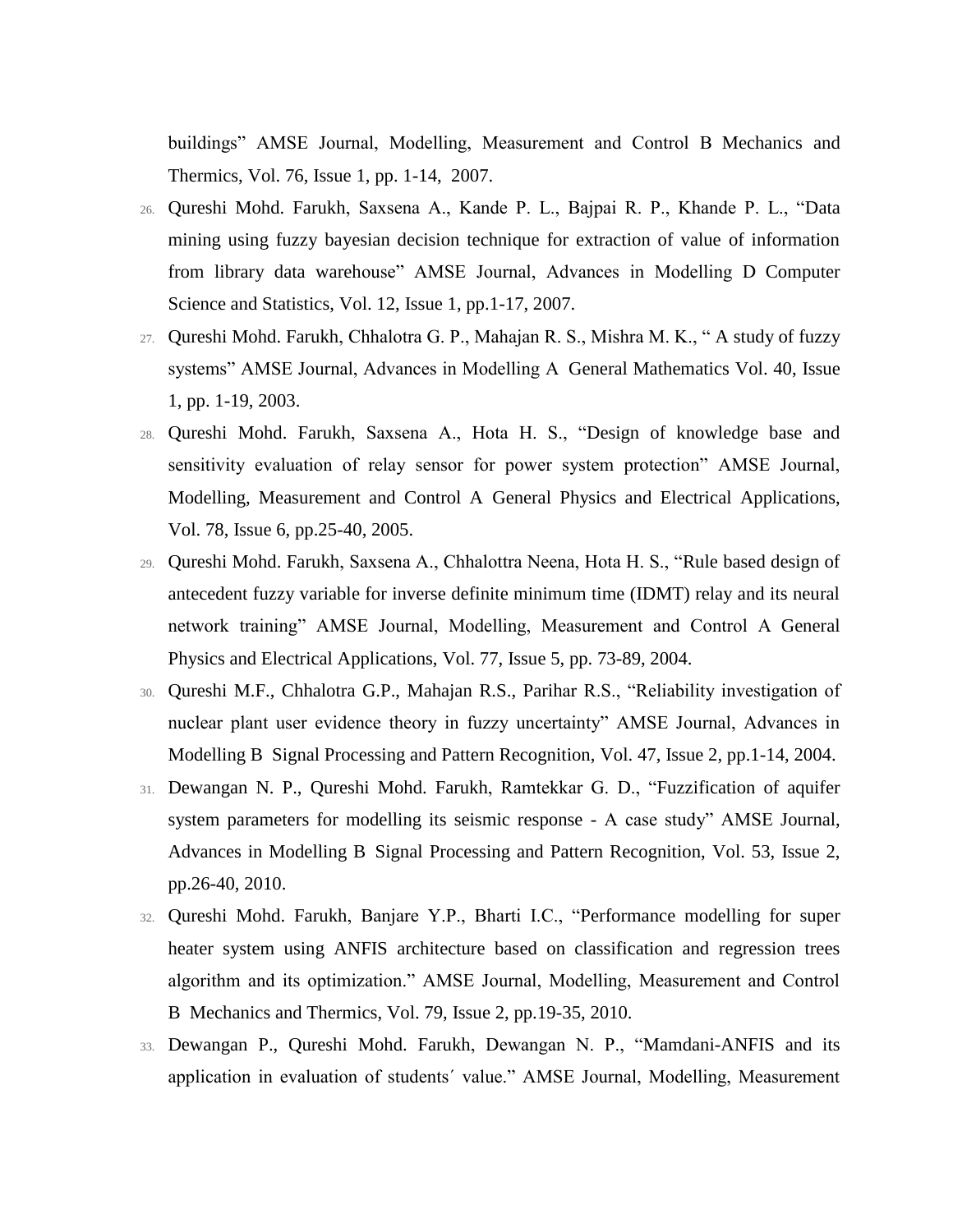and Control D Production Engineering and Management, Organization, Human and Social Problems, Vol. 31, Issue 1, pp.65-81, 2010.

- 34. Dewangan Pratibha, Pokorna Natalia, [Qureshi Mohd. Farukh,](http://www.amse-modeling.com/ind2.php?cont=03per&menu=/menu3.php&pag=/datosautor.php&vis=1&mail2=mfq_pro@rediffmail.com&id_usu2=3926) "Mandani model based grading system for students' evaluation in examination-A case study of Close India." AMSE Journal, Lectures on Modeling and Simulation A Prague-Czech Republic, 22-25 June, 2010, Vol. 11, Issue 2, pp.61-71, 2010.
- 35. M.F. Qureshi: Manoj Jha; "Fuzzy Interval Theory Based Governing Control and Excitation Control for stability of Power system" C Automatic Control (Theory and Application), Vol. 64, No.1, AMSE Journal.
- 36. M.F. Qureshi; I.C.Bharti: Manoj Jha: O. Prakash "Improving dynamic and transient stability of Power system using natural logic controller a modified mamdani fuzzy controller " C Automatic Control (Theory and Application), Vol. 63, No.4, AMSE Journal.
- 37. M.F. Qureshi: Manoj Jha; "GA based optimization of fuzzy control theory based ANFIS output used for governing control and Excitation Control for stability of Power system" AMSE France, (In Press).
- 38. M.F. Qureshi: Manoj Jha; I.C.Bharti "Application of a multiplayer perceptron tuned coactive neuro fuzzy interference system for governing control and Excitation Control for stability of Power system" C Automatic Control (Theory and Application), Vol. 63, No.3, AMSE Journal .
- 39. M.F. Qureshi: Manoj Jha; I.C.Bharti "Soft Computing Based Governing Control and Excitation Control for Stability of Power System". C Automatic Control (Theory and Application), Vol. 63, No.4, AMSE Journal .
- 40. M.F. Qureshi: Manoj Jha; "Application of Fuzzy Interval Theory for Governing Control and Excitation Control for Stability of Power System" Acta Ciencia Indica Vol. XXXV, M. No. 2 , pp. 669-680.
- 41. M.F. Qureshi: Manoj Jha; "Fuzzy Interval Theory Based ANFIS output used for Governing Control and Excitation Control for Stability of Power System and its GA based Optimization" Acta Ciencia Indica Vol. XXXV, M. No. 2 , pp. 681-697.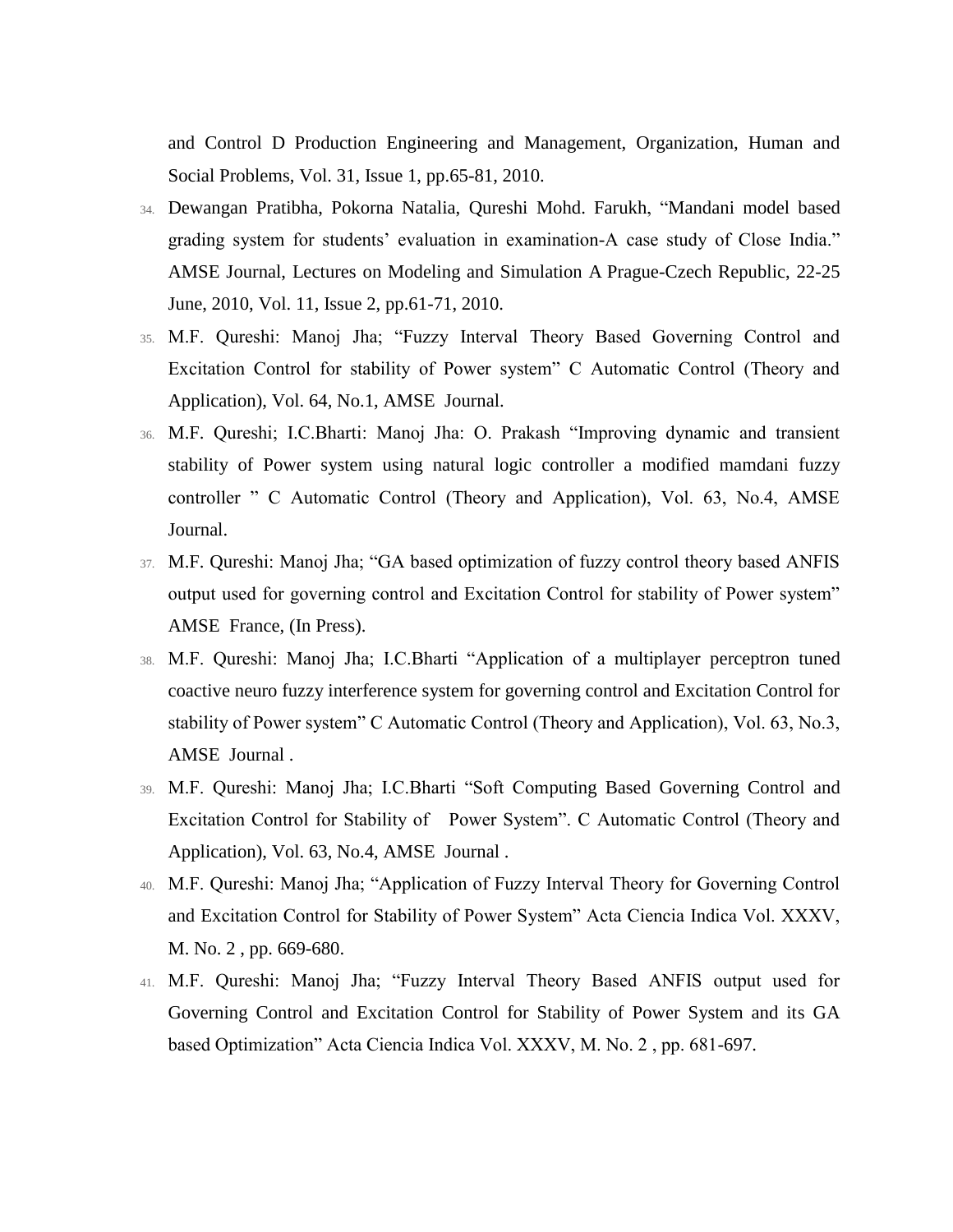- 42. M.F. Qureshi; Manoj jha; Anil Rathore; Anita singh; "Pittsburg approach of genetic fuzzy system control for real time power system stabilization" C Automatic Control (Theory and Application), Vol. 67, No.1, AMSE Journal .
- 43. Manoj jha; M.F. Qureshi; Manoj Sharma; "Development of interval type 2 fuzzy logic controller to automatic voltage regulator behavior in exaitation control of power system" C Automatic Control (Theory and Application), Vol. 67, No.1, AMSE Journal.
- 44. D.N. Dewangan; Manoj jha; M.F. Qureshi; "A study on parametric tuning of weighted fuzzy rule base using genetic algoritham for steam turbine model" B Signal Processing and Pattern Ricognition, AMSE Journal Vol.55, No.2.
- 45. Pravin Borkar; Manoj jha; M.F. Qureshi; G.K. Agrawal; "Intelligent control of a heat exchanger using interval type 2 and adaptive network based fuzzy inference system a new approach " C Automatic Control (Theory and Application), Vol. 67, No.2, AMSE Journal.
- 46. Pravin Borkar; Manoj jha; M.F. Qureshi; G.K. Agrawal "performance assessment of heat exchanger using Mamdani based adaptive neuro fuzzy inference systems and fuzzy atability concept" B Mechanics and Thermics,Vol.82,No.1, AMSE Journal.
- 47. Virendra Nayak; Manoj jha; M.F. Qureshi; Y.P. Banjare "Multioutput Adaptive Neurofuzzy Inference System based modeling of heated catalytic converter performance" B Signal Processing and Patterm Recognition.Vol.56, No.1. AMSE Journal.
- 48. Virendra Nayak; Manoj jha; M.F. Qureshi; Y.P. Banjare "Genetically Optimized Multiple ANFIS based Discovery and Optimization of Catalytic Materials" B Signal Processing and Patterm Recognition.Vol.56, No.2. AMSE Journal.
- 49. Manoj jha; M.F. Qureshi; Pratibha Srivastav "Design of Adaptive Grey Fuzzy PID Controller with Variable Prediction Step-size for Power System Dynamic stability Control and its On-Line Rule Tuning" C Automatic Control (Theory and Application), Vol. 68, No.1, AMSE Journal.
- 50. Manoj jha; M.F. Qureshi; Pratibha Srivastav "Designing Power System Stabilizer for System Damping for Transient Disturbances using Grey ANFIS Technique" C Automatic Control (Theory and Application), Vol. 68, No.2, AMSE Journal.
- 51. D.N. Dewangan; Manoj jha; M.F.Qureshi; Y.P. Banjare "Real-Time Fault Diagnostic and Rectification System for Bearing Vibration of Steam Turbine by Using Adaptive Neuro-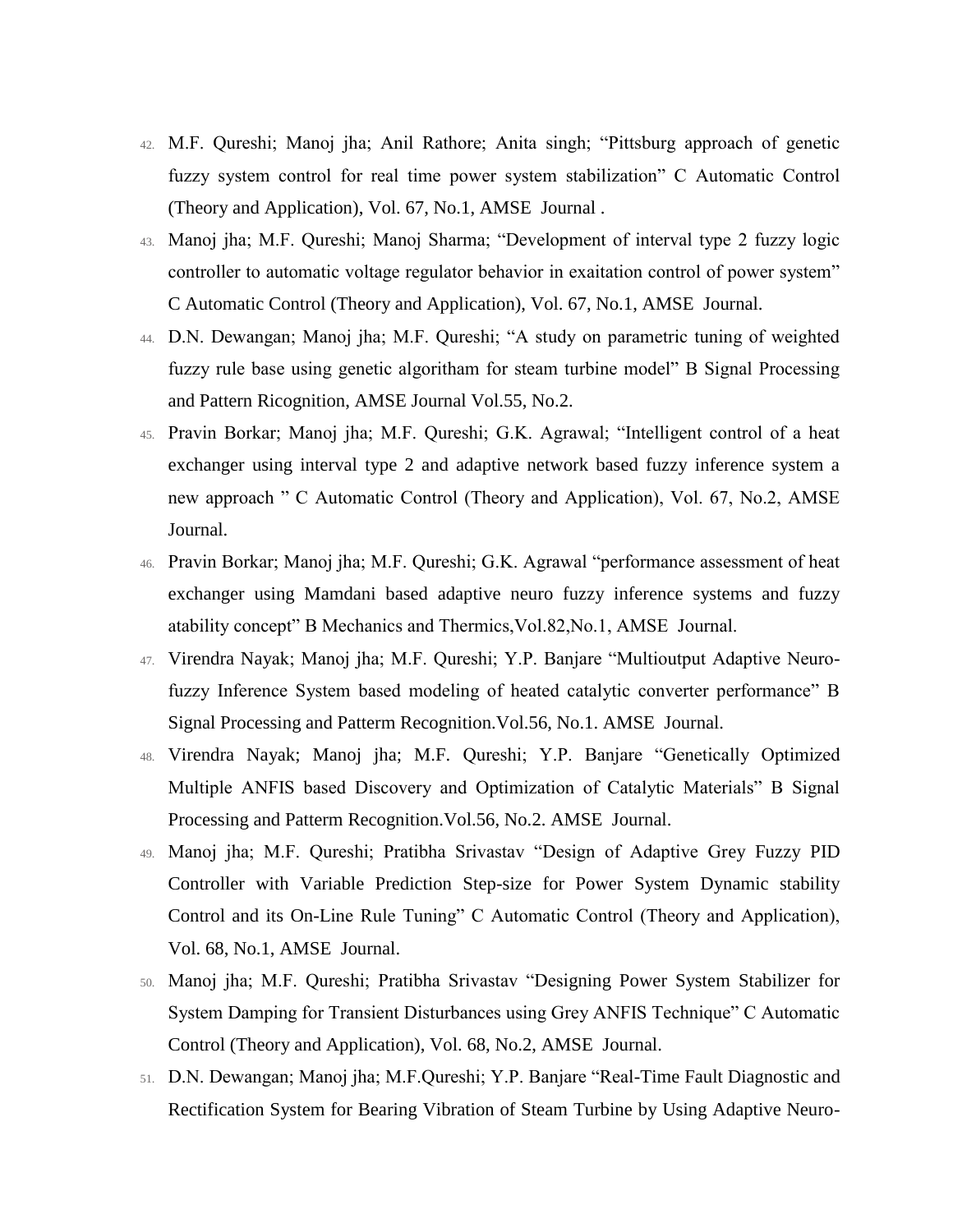Fuzzy Inference System and Genetic Algorithm-A Novel Approach" B Signal Processing and Patterm Recognition.Vol.55,No.1.

- 52. Manoj jha; M.F. Qureshi; Ruchi trivedi "Development of Interval Type-2 Fuzzy based Control Model of steam turbine Governing System of Power Plant" Accepted in AMSE Journal France.
- 53. Manoj jha; M.F. Qureshi; Anita Singh "GARIC Approach of Hybrid System Control Method for Real -Time Power System Stabilization" C Automatic Control (Theory and Application), Vol. 68, No.1, AMSE Journal.
- 54. Manoj jha; Vikrant Thakur "Design of Interval Type-2 Fuzzy Logic based Controllers for DC Drives" communicated in AMSE France.
- 55. Manoj jha; M.F. Qureshi; Ruchi trivedi "Design of a Hierarchical Interval Type-2 Fuzzy Logic PSS for a Multi-Machine Power System Governor Control and Its Parameter Coding using GA Search Engine" B Signal Processing and Patterm Recognition.Vol.56,No.1. AMSE Journal.
- 56. Manoj Jha, A.G. Kulkarni, M.F. Qureshi "Diagnostics of induction motor based on spectral analysis of stator current signal using Fast Fourier Transform and genetically tuned interval type-2 fuzzy Classifier Methods" In Press, AMSE France.
- 57. A.G. Kulkarni, Manoj Jha, M.F. Qureshi "Frequency Spectrum Analysis of Stator Current Signal for Fault Diagnostics of Induction Motor using Fast Fourier Transform and Grey ANFIS Technique", In Press, AMSE France.
- 58. V.S. Thakur, ManojJha, M.F.Qureshi "Interval Type-2 Fuzzy Logic Control of Speed of Thyristorized Three Phase Induction Motor under various load torque" In Press, AMSE France.
- 59. Manoj Jha, Shilpa Sharma, M.F. Qureshi. "Development of Prediction Model for Industrial Solid Waste Management with Genetically Tuned Fuzzy Inference System:A Case Study of Balco-Korba Twin City India" In Press, AMSE France.
- 60. Manoj Jha, Shilpa Sharma, M.F. Qureshi, "Application of Fuzzy-Genetic Based PCA and ICA in Synthesis and Characterization of Gold Nanoparticles" In Press, AMSE France.
- 61. Anurag Sharma, Manoj Jha, M.F. Qureshi "Development of Fuzzy Type-2 Reliability Models for Power system Reliability Evaluation Problems and Preventive Maintenance Suggestions" In Press, AMSE France.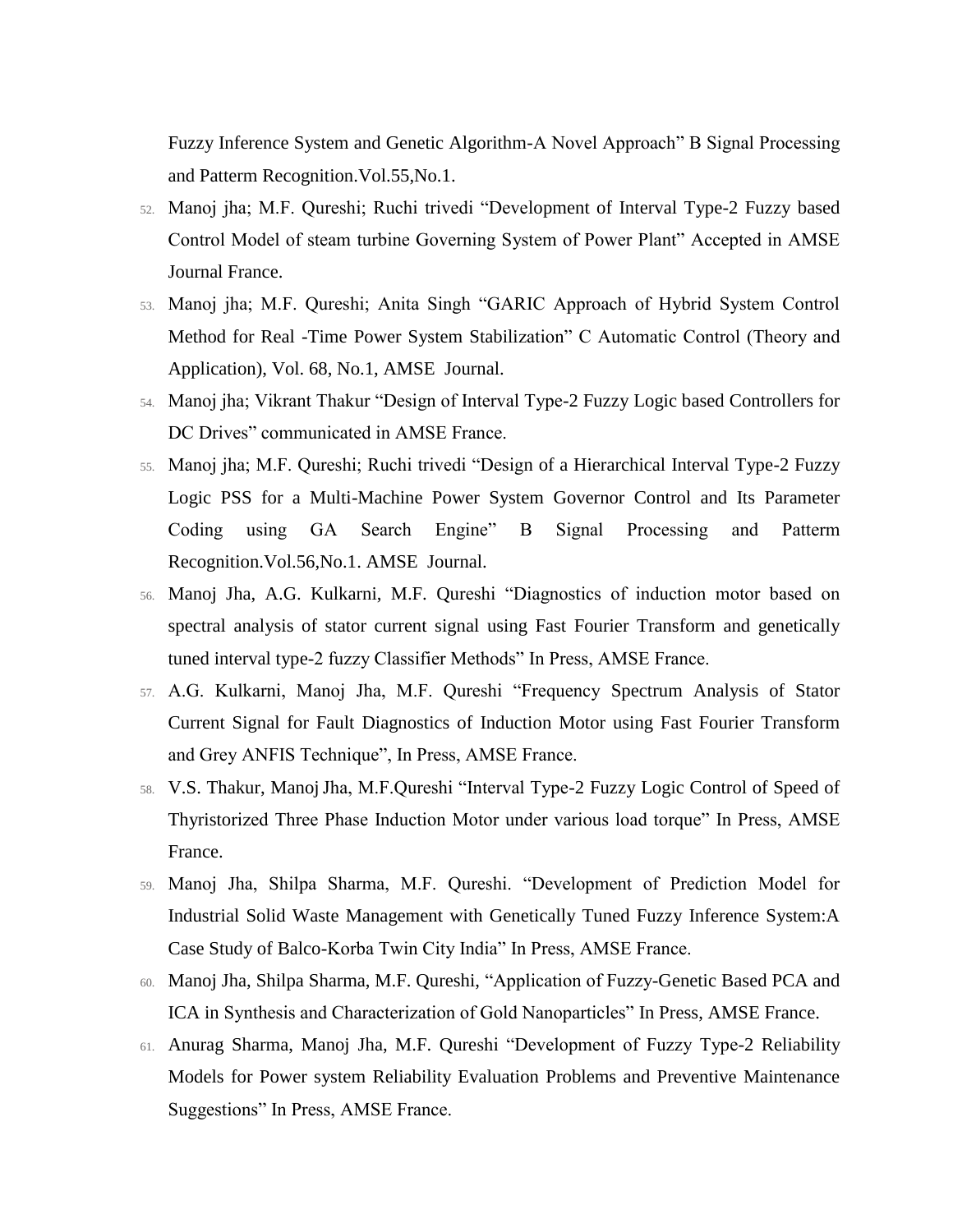- 62. Anurag Sharma, Manoj Jha, M.F. Qureshi "Reliability Investigation of Series-Parallel and Components of Power System using Interval Type-2 Fuzzy Set Theory" In Press, AMSE France.
- 63. Manoj Jha, Hetram Suryawanshi, M.F. Qureshi, "Interval Type-2 Fuzzy logic based Motor Current Signature Analysis for Fault Diagnosis and Condition Monitoring of Induction Motors" In Press, AMSE France.
- 64. Neelam Sahu, Manoj Jha, D.N. Dewangan, M.F. Qureshi "Development of Soft Decision Tree Classifier using Interval Type-2 Fuzzy Logic Rule based Data mining for Steam Turbine Fault Analysis of a Power System Rotatory Machine Component" In Press, AMSE France.
- 65. Manoj Jha, Neelam Sahu, Qureshi M.F. "Fault Section Diagnosis of Power Distribution System using Interval Type-2 Fuzzy Data mining" In Press, AMSE France.
- 66. Manoj Jha, Barle Nisha, Singh Rama, M.F. Qureshi "Artificial intelligence based Fault Diagnosis of Power Transformer-A Probabilistic Neural Network and Interval Type-2 Support Vector Machine Approach" In Press, AMSE France.
- 67. Manoj Jha, Nisha Barle, M.F. Qureshi, Singh Rama "Dissolved Gas Analysis of Power Transformer using AUROCC-based Genetic Fuzzy SVM fusion model" In Press, AMSE France.
- 68. Srikant Prasad, Manoj Jha, M.F. Qureshi, "Fuzzy logic based Analysis of Steady State Stability of a CSI Fed Synchronous Motor Drive System with Damper Windings Included" In Press, AMSE France.
- 69. Srikant Prasad, Manoj Jha, M. F. Qureshi "Steady State Stability Analysis of a CSI Fed Synchronous Motor Drive System with Damper Windings Included using ANFIS" In Press, AMSE France.
- 70. Mithlesh Singh, M.F. Qureshi, Adarsh Kumar, Manoj Jha "Fuzzy based simulation of D-STATCOM and DVR in Power Systems" In Press, AMSE France.
- 71. Manoj Jha, Anita Singh, M.F. Qureshi, "Evolutionary Interval Type-2 Fuzzy Logic Controller in Power System Transient Stability Analysis" In Press, AMSE France.
- 72. Manoj Jha, Anita Singh, M.F. Qureshi "Design of Genetically Tuned Interval Type-2 Fuzzy PID controller for Load Frequency Control (LFC) in the Un-regulated Power System"In Press, AMSE France.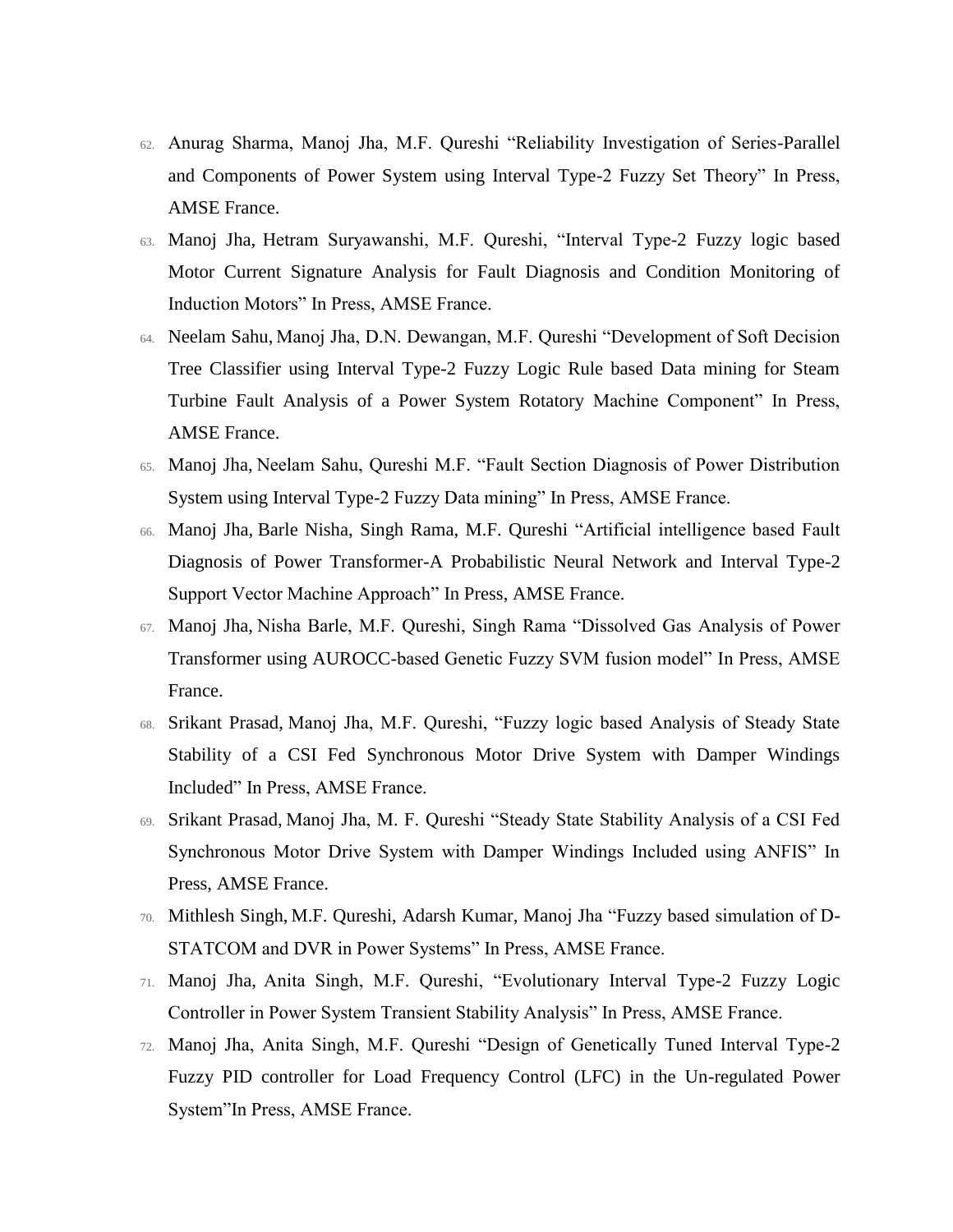- 73. D.N. Dewangan, Manoj Jha, M. F. Qureshi, "Power System Transient Stability Analysis Based On Interval Type-2 Fuzzy Logic Controller And Genetic Algorithms", IJISET Journal,Vol. 1, Issue 4, pp. 103-120, ISSN 2348 – 7968, June 2014.
- 74. Neelam Sahu, Manoj Jha, M. F. Qureshi, "Interval Type-2 Fuzzy Logic Rule Based Data Mining For Steam Turbine Fault Analysis Of A Power System Rotatory Machine Component" IJISET Journal, Vol. 1, Issue 5, pp. 58-70, ISSN 2348 – 7968, July 2014.
- 75. Neelam Sahu, Manoj Jha, M. F. Qureshi, "Fault Diagnosis Of Power Distribution System Using Interval Type-2 Fuzzy Data Mining" IJISET Journal, Vol. 1, Issue 5, pp. 71-83, ISSN 2348 – 7968, July 2014.
- 76. Sulekha Shukla, Manoj Jha, M. F. Qureshi, "Motor Current Signature Analysis For Fault Diagnosis And Condition Monitoring Of Induction Motors Using Interval Type-2 Fuzzy Logic" IJISET Journal, Vol. 1, Issue 5, pp. 84-95, ISSN 2348 – 7968, July 2014.
- 77. Sulekha Shukla, Manoj Jha, M. F. Qureshi, "An Interval Type-2 Fuzzy Logic Approach For Induction Motors Stator Condition Monitoring" IJISET Journal, Vol. 1, Issue 5, pp. 96-111, ISSN 2348 – 7968, July 2014.
- 78. Anita Singh, Manoj Jha M.F. Qureshi, "Design Of Genetically Tuned Interval Type-2 Fuzzy Pid Controller For Load Frequency Control (Lfc) In The Un-Regulated Power System", IJISET Journal, Vol. 1, Issue 5, pp. 196-214, ISSN 2348 – 7968, July 2014.
- 79. Anant G. Kulkarni, Dr. M. F. Qureshi, Dr. Manoj Jha, "Genetically Tuned Interval Type-2 Fuzzy Logic for Fault Diagnosis of Induction Motor" International Journal of Innovative Research in Science, Engineering and Technology (An ISO 3297: 2007 Certified Organization) ISSN: 2319-8753, Vol. 3, Issue 7, pp. 14890-14899, July 2014.
- 80. D. N. Dewangan, Manoj Kumar Jha, Y. P. Banjare "Reliability Investigation of Steam Turbine Used In Thermal Power Plant" International Journal of Innovative Research in Science, Engineering and Technology (An ISO 3297: 2007 Certified Organization) ISSN: 2319-8753, Vol. 3, Issue 7, pp. 14915-14923, July 2014.
- 81. Pratibha Srivastav, Manoj Jha, M.F. Qureshi "Co-Active Neuro-Fuzzy Inference System for Governing Control and Excitation Control of Power System Stability" International Journal of Innovative Research in Science, Engineering and Technology (An ISO 3297: 2007 Certified Organization) ISSN: 2319-8753, Vol. 3, Issue 6, pp. 13410-13418, June 2014.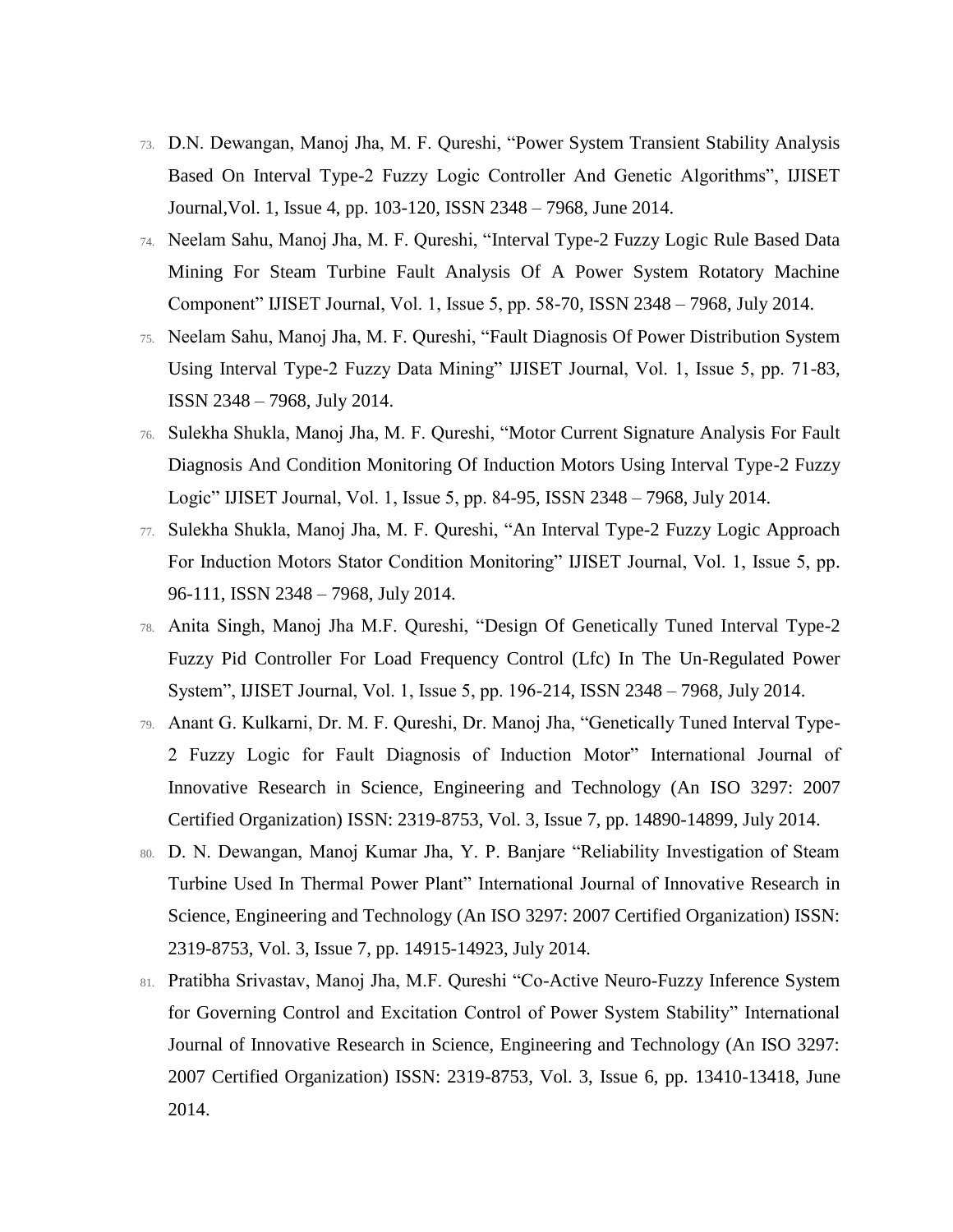- 82. Anurag Sharma, Manoj Jha, M.F. Qureshi "Governing Control and Excitation Control for Stability of Power System Based on ANFIS" International Journal of Innovative Research in Science, Engineering and Technology (An ISO 3297: 2007 Certified Organization) ISSN: 2319-8753, Vol. 3, Issue 6, pp. 13845-13855, June 2014.
- 83. Pratibha Srivastav, Manoj Jha, M.F.Qureshi "Power System Dynamic stability Control and its On-Line Rule Tuning Using Grey Fuzzy" International Journal of Innovative Research in Science, Engineering and Technology (An ISO 3297: 2007 Certified Organization) ISSN: 2319-8753, Vol. 3, Issue 6, pp. 14152-14163, June 2014.
- 84. Anant G. Kulkarni, Dr Manoj Jha, Dr M. F. Qureshi "Design and Simulation of Eight Point FFT Using VHDL and MATLAB" IJISET - International Journal of Innovative Science, Engineering & Technology, ISSN 2348 – 7968, Vol. 1, Issue 3, May 2014.
- 85. Manoj Kumar Sharma, R.P. Pathak, Manoj Kumar Jha, M.F. Qureshi "Excitation control of a power plant alternator using interval type-2 fuzzy logic controller" Advances in Modelling and Analysis C, AMSE, Vol. 73, No. 4, December, 2018, pp. 182-188
- 86. Manoj Kumar Sharma, R.P. Pathak, Manoj Kumar Jha, M.F. Qureshi "Interval type-2 fuzzy logic PID excitation control system with AVR in power system stability analysis" Advances in Modelling and Analysis C, AMSE, Vol. 73, No. 4, December, 2018, pp. 208-218
- 87. Manoj Kumar Sharma, R.P. Pathak, Manoj Kumar Jha, M.F. Qureshi "The integrated control strategy for interval Type-2 fuzzy logic power system stabilizer (IT2FLPSS) and compact digital fuzzy automatic voltage regulator (CDF-AVR) in electrical power system" Modelling, Measurement and Control A, Vol. 91, No. 4, December, 2018, pp. 186-192
- 88. Adarsh kumar, M.F. Qureshi "Interval Type 2 Controller based Power Quality Improvement of PV Generation System by using Facts Device" IJRSR, Vol. 9, Issue 9(A), Sep. 18
- 89. Adarsh kumar, M.F. Qureshi, "Power Quality Improvement by Using Active Filter and ANFIS based MPPT" IJRSR, Vol.09, Issue 10, Oct.2018